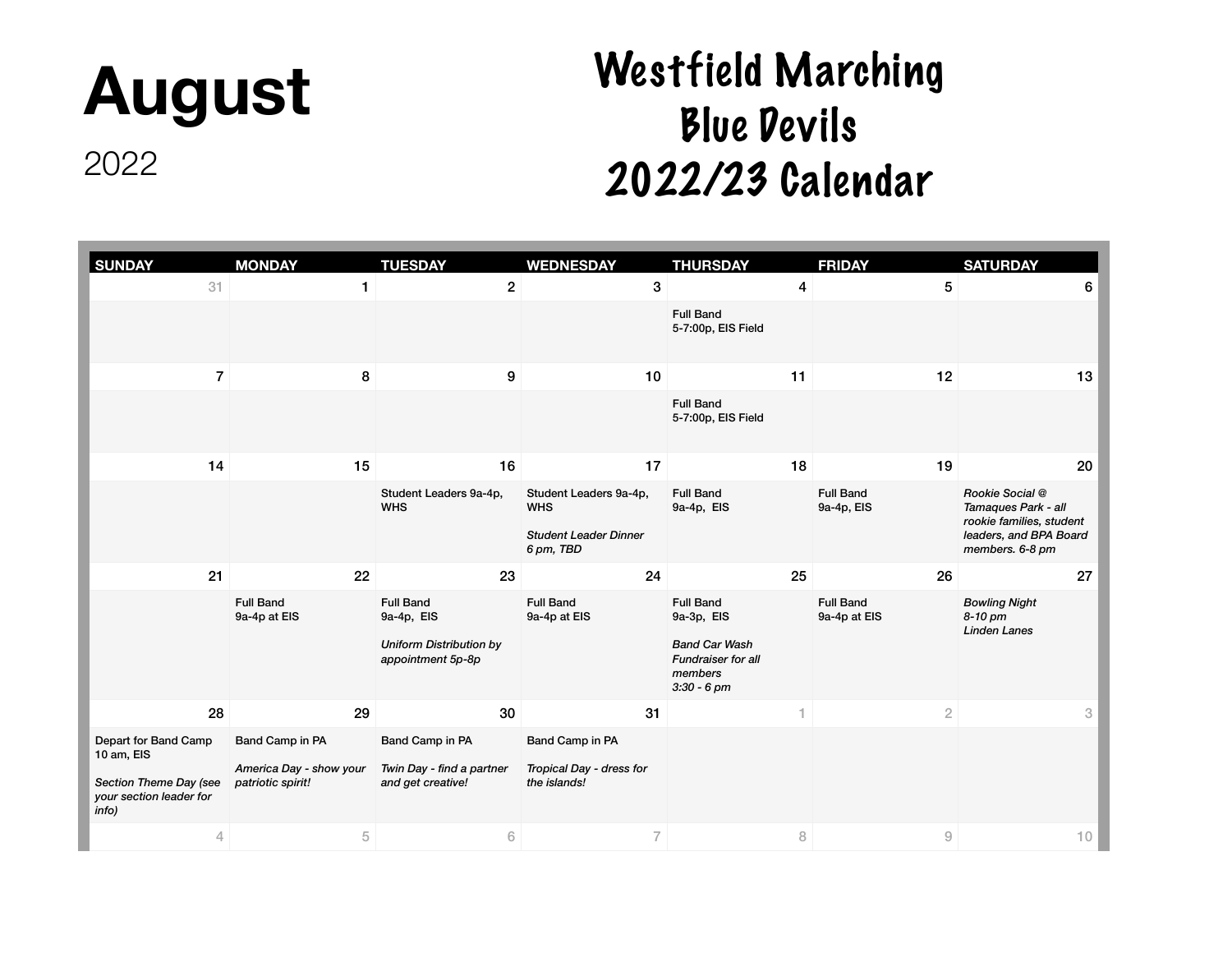# **September**

Westfield Marching Blue Devils 2022/23 Calendar

| <b>SUNDAY</b>  | <b>MONDAY</b>                                     | <b>TUESDAY</b>                                   | <b>WEDNESDAY</b>                                            | <b>THURSDAY</b>                                         | <b>FRIDAY</b>                        | <b>SATURDAY</b>                                       |
|----------------|---------------------------------------------------|--------------------------------------------------|-------------------------------------------------------------|---------------------------------------------------------|--------------------------------------|-------------------------------------------------------|
| 28             | 29                                                | 30                                               | 31                                                          |                                                         | $\overline{c}$                       | 3                                                     |
|                |                                                   |                                                  |                                                             | Band Camp in PA<br>Return to EIS, 9 pm                  |                                      |                                                       |
|                |                                                   |                                                  |                                                             | Purple Day - wear<br>anything purple!                   |                                      |                                                       |
| 4              | 5                                                 | $6\phantom{1}$                                   | $\overline{7}$                                              | 8                                                       | 9                                    | 10                                                    |
|                |                                                   |                                                  | First Day Of School<br>FULL BAND 3:30-5:30 pm<br><b>EIS</b> | FULL BAND 3:30-6:30 pm<br><b>EIS</b>                    | FULL BAND 3:30-6:30 pm<br><b>EIS</b> | <b>Rehearsal Day/Home</b><br>Football 9a-9p           |
|                |                                                   |                                                  |                                                             |                                                         | Shako Day Fundraiser Pt1             | Shako Day Fundraiser Pt 2                             |
| 11             | 12                                                | 13                                               | 14                                                          | 15                                                      | 16                                   | 17                                                    |
|                | <b>Color Guard Sectional</b><br>3:30-5:30 pm, EIS | Wind Sectional, 3:30-5:30 pm<br><b>EIS</b>       |                                                             | FULL BAND 3:30-6:30 pm<br><b>EIS</b>                    | FULL BAND 3:30-6:30 pm<br><b>EIS</b> | Rehearsal Day/<br>Phillipsburg Contest,<br>9a-11p     |
|                |                                                   | <b>Percussion Sectional</b><br>4:30-6:30 pm, EIS |                                                             |                                                         |                                      |                                                       |
| 18             | 19                                                | 20                                               | 21                                                          | 22                                                      | 23                                   | 24                                                    |
|                | <b>Color Guard Sectional</b><br>3:30-5:30 pm, EIS | Wind Sectional, 3:30-5:30 pm<br><b>EIS</b>       |                                                             | Full Band, 3:30-5:30 pm EIS<br>WHS Back To School Night | FULL BAND 3:30-6:30 pm<br><b>EIS</b> | Rehearsal Day/Home<br>Football/SPF Contest,<br>9a-11p |
|                |                                                   | <b>Percussion Sectional</b><br>4:30-6:30 pm, EIS |                                                             |                                                         |                                      |                                                       |
| 25             | 26                                                | 27                                               | 28                                                          | 29                                                      | 30                                   |                                                       |
|                | - NO SCHOOL -                                     | - NO SCHOOL -                                    |                                                             | FULL BAND 3:30-6:30 pm<br><b>EIS</b>                    | FULL BAND 3:30-6:30 pm<br><b>EIS</b> |                                                       |
| $\overline{2}$ | $\ensuremath{\mathbf{3}}$                         | $\overline{4}$                                   | $\sqrt{5}$                                                  | $\,$ 6 $\,$                                             | $\overline{7}$                       | $\, 8$                                                |
|                |                                                   |                                                  |                                                             |                                                         |                                      |                                                       |
|                |                                                   |                                                  |                                                             |                                                         |                                      |                                                       |
|                |                                                   |                                                  |                                                             |                                                         |                                      |                                                       |

2022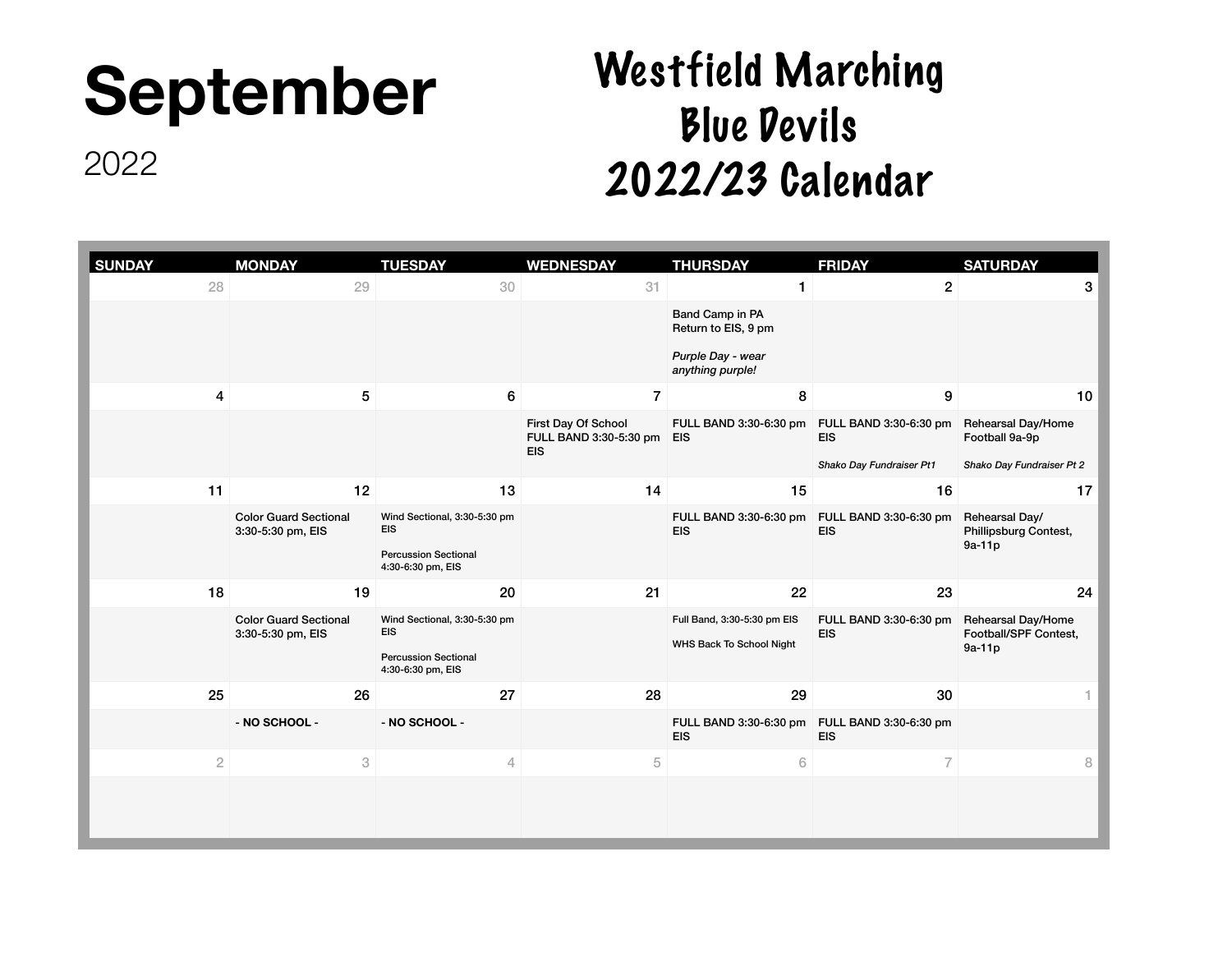# **October**

2022

| <b>SUNDAY</b>                                                       | <b>MONDAY</b>                                     | <b>TUESDAY</b>                                                                                                   | <b>WEDNESDAY</b> | <b>THURSDAY</b>                      | <b>FRIDAY</b>                                                            | <b>SATURDAY</b>                                                         |
|---------------------------------------------------------------------|---------------------------------------------------|------------------------------------------------------------------------------------------------------------------|------------------|--------------------------------------|--------------------------------------------------------------------------|-------------------------------------------------------------------------|
| 25                                                                  | 26                                                | 27                                                                                                               | 28               | 29                                   | 30                                                                       |                                                                         |
|                                                                     |                                                   |                                                                                                                  |                  |                                      |                                                                          | Rehearsal Day/Home<br>Football 9a-9p                                    |
| $\overline{2}$                                                      | 3                                                 | 4                                                                                                                | 5                | $6\phantom{1}$                       | $\overline{7}$                                                           | 8                                                                       |
|                                                                     | <b>Color Guard Sectional</b><br>3:30-5:30 pm, EIS | Wind Sectional, 3:30-5:30 pm<br><b>EIS</b><br><b>Percussion Sectional</b><br>4:30-6:30 pm, EIS                   | -NO SCHOOL-      | FULL BAND 3:30-6:30 pm<br><b>EIS</b> | <b>BOA TRIP - University of</b><br>Delaware (Depart<br>afternoon TBD)    | <b>BOA TRIP - University of</b><br>Delaware                             |
| 9                                                                   | 10                                                | 11                                                                                                               | 12               | 13                                   | 14                                                                       | 15                                                                      |
| <b>BOA TRIP - University of</b><br>Delaware (Return<br>morning TBD) | -NO SCHOOL-                                       | <b>Color Guard &amp; Wind</b><br>Sectional, 3:30-5:30 pm EIS<br><b>Percussion Sectional</b><br>4:30-6:30 pm, EIS |                  | FULL BAND 3:30-6:30 pm<br><b>EIS</b> | Away Football @ Ridge<br>HS (Volunteer Pep Band<br>only, depart EIS TBD) | -OFF WEEKEND-                                                           |
| 16                                                                  | 17                                                | 18                                                                                                               | 19               | 20                                   | 21                                                                       | 22                                                                      |
|                                                                     | <b>Color Guard Sectional</b><br>3:30-5:30 pm, EIS | Wind Sectional, 3:30-5:30 pm<br><b>EIS</b><br><b>Percussion Sectional</b><br>4:30-6:30 pm, EIS                   |                  | FULL BAND 3:30-6:30 pm<br><b>EIS</b> | FULL BAND 3:30-6:30 pm<br><b>EIS</b>                                     | Rehearsal Day/Home<br><b>Football/East Brunswick</b><br>Contest, 9a-11p |
| 23                                                                  | 24                                                | 25                                                                                                               | 26               | 27                                   | 28                                                                       | 29                                                                      |
| <b>Westfield Halloween</b><br>Parade 1-2:30p                        | <b>Color Guard Sectional</b><br>3:30-5:30 pm, EIS | Wind Sectional, 3:30-5:30 pm<br><b>EIS</b><br><b>Percussion Sectional</b><br>4:30-6:30 pm, EIS                   |                  | FULL BAND 3:30-6:30 pm<br><b>EIS</b> | FULL BAND 3:30-6:30 pm<br><b>EIS</b>                                     | Rehearsal Day/BOA<br>Regional @ Rutgers,<br>$9a-11p$                    |
| 30                                                                  | 31                                                | 1                                                                                                                | $\overline{2}$   | 3                                    | $\overline{4}$                                                           | 5                                                                       |
| Rehearsal/NJMBDA<br><b>State Championships</b><br>$12p-11p$         | Return to gym class                               |                                                                                                                  |                  |                                      |                                                                          |                                                                         |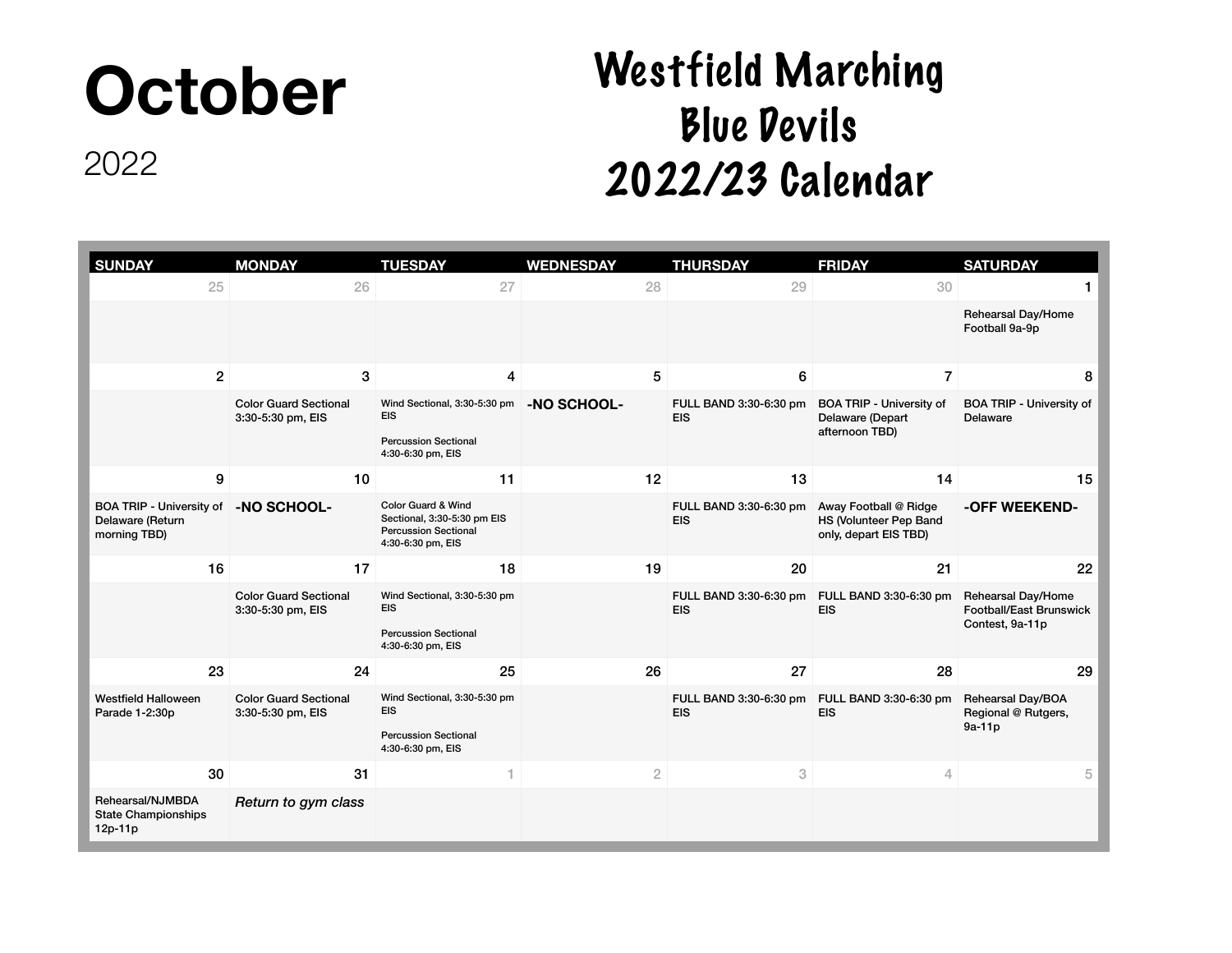# **November**

2022

| <b>SUNDAY</b>                                                       | <b>MONDAY</b>  | <b>TUESDAY</b> | <b>WEDNESDAY</b>                                 | <b>THURSDAY</b>                                                 | <b>FRIDAY</b>                                | <b>SATURDAY</b>           |
|---------------------------------------------------------------------|----------------|----------------|--------------------------------------------------|-----------------------------------------------------------------|----------------------------------------------|---------------------------|
| 30                                                                  | 31             |                | $\mathbf{2}$                                     | $\mathbf{3}$                                                    | 4                                            | $5\phantom{.0}$           |
|                                                                     |                |                |                                                  | Full Band 3:30-5:30 (Only<br>if 10/30 Contest is rained<br>out) | Potential Playoff Football Potential Playoff | Football                  |
| 6                                                                   | $\overline{7}$ | 8              | 9                                                | 10                                                              | 11                                           | 12                        |
| Raindate: NJMBDA<br>State Championships.<br>Schedule TBA, if needed |                |                |                                                  |                                                                 | Potential Playoff Football Potential Playoff | Football                  |
| 13                                                                  | 14             | 15             | 16                                               | 17                                                              | 18                                           | 19                        |
|                                                                     |                |                |                                                  |                                                                 | Potential Playoff Football Potential Playoff | Football                  |
| 20                                                                  | 21             | 22             | 23                                               | 24                                                              | 25                                           | 26                        |
|                                                                     |                |                | Half Day & Pep Rally<br>FULL BAND 1:30-3:00 @EIS | Home Football Game<br>10a-1:30p                                 |                                              |                           |
| 27                                                                  | 28             | 29             | 30                                               | 1                                                               | $\sqrt{2}$                                   | $\ensuremath{\mathbf{3}}$ |
|                                                                     |                |                |                                                  |                                                                 |                                              |                           |
| 4                                                                   | 5              | $\,$ $\,$ $\,$ | $\overline{7}$                                   | $\, 8$                                                          | $\mathcal G$                                 | 10                        |
|                                                                     |                |                |                                                  |                                                                 |                                              |                           |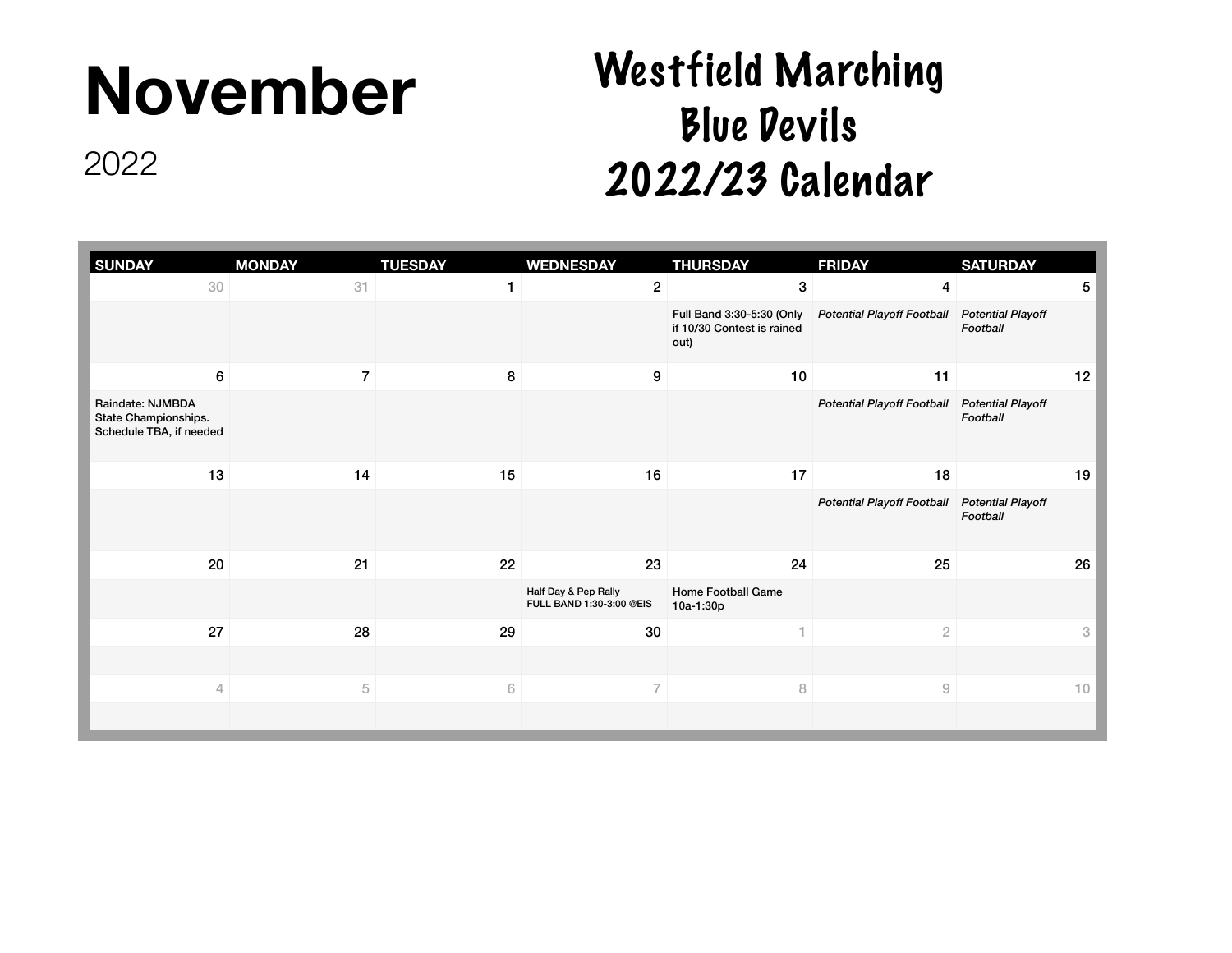# **January**

2023

| <b>SUNDAY</b> | <b>MONDAY</b>                                        | <b>TUESDAY</b>                                                   | <b>WEDNESDAY</b>        | <b>THURSDAY</b> | <b>FRIDAY</b> | <b>SATURDAY</b>      |
|---------------|------------------------------------------------------|------------------------------------------------------------------|-------------------------|-----------------|---------------|----------------------|
|               | $\overline{2}$                                       | $\mathbf 3$                                                      | $\overline{\mathbf{4}}$ | 5               | 6             | $\overline{7}$       |
|               |                                                      |                                                                  |                         |                 |               |                      |
| 8             | $\boldsymbol{9}$                                     | 10                                                               | 11                      | 12              | 13            | 14                   |
|               | <b>District Band Night</b><br>Rehearsal, 8-9 pm, WHS | District Band Night and<br>Uniform Return, 8-9 pm,<br><b>WHS</b> |                         |                 |               |                      |
| 15            | 16                                                   | 17                                                               | 18                      | 19              | 20            | 21                   |
|               |                                                      |                                                                  |                         |                 |               |                      |
| 22            | 23                                                   | 24                                                               | 25                      | 26              | 27            | 28                   |
|               | <b>WHSMB Awards Night,</b><br>7:00 pm, WHS           |                                                                  |                         |                 |               |                      |
| 29            | 30                                                   | 31                                                               | 1.                      | $\sqrt{2}$      | 3             | $\sqrt{\phantom{a}}$ |
|               |                                                      |                                                                  |                         |                 |               |                      |
| 5             | $6\,$                                                | $\overline{7}$                                                   | 8                       | $\mathcal G$    | 10            | 11                   |
|               |                                                      |                                                                  |                         |                 |               |                      |